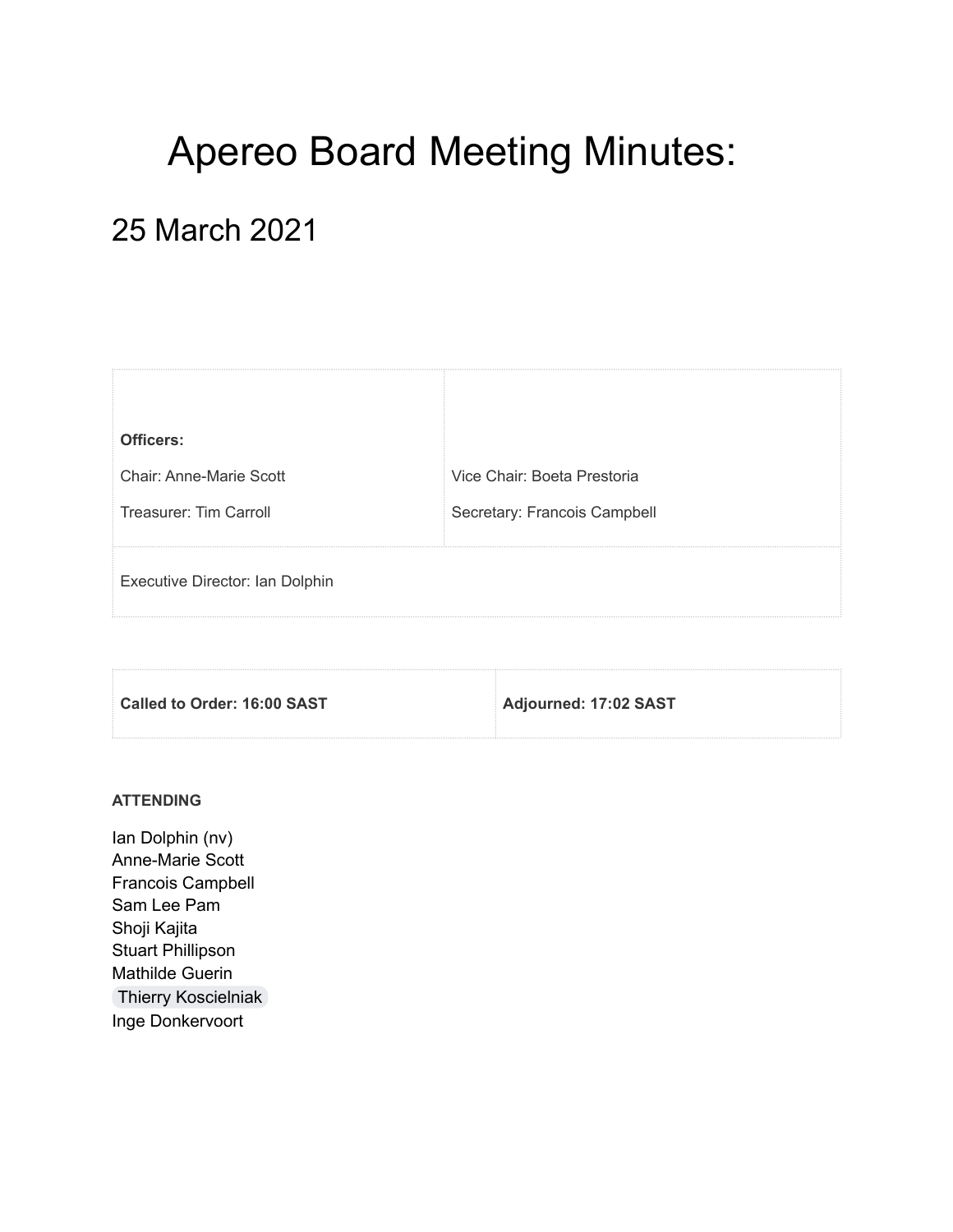**1. Apologies for Absence:** [Salvador](mailto:salvador.pellicer@entornosdeformacion.com) Pellicer , Boeta [Pretorius](mailto:boeta.pretorius@apereo.org)

#### **2. Minutes of the February Board Call**

- 2.1. Accuracy and approval
	- 2.1.1. Moved ( Stuart ), Seconded ( Thierry )
- 2.2. Matters Arising:
	- 2.2.1. Feasibility of renaming Apereo Membership. Draft Bylaw amendments.
		- 2.2.1.1. Reviewing the document and discussing concerns.
		- 2.2.1.2. Changes recommended and made
		- 2.2.1.3. No objections. Changes made.

#### **3. Financial Reports**

- 3.1. Audit progress. Draft Report. Finance Group Notes
	- 3.1.1. A very useful and convivial process
	- 3.1.2. A short list recommendations
	- 3.1.3. Recommended follow up actions to be implemented
	- 3.1.4. Final report to be received by the board shortly
- 3.2. Current membership list with invoicing
	- 3.2.1. Information only.
- 3.3. Reports from Accountants . Membership.
	- 3.3.1. Challenges in terms of the memberships and accounts receivables
	- 3.3.2. Delayed payments reviewed
	- 3.3.3. Impact of Covid is being felt
	- 3.3.4. Sponsorship target goals for the conference have been met, thanks to generous sponsors.
	- 3.3.5. The board feels we should emphasize these sponsors.

#### **4. Open Apereo 21 Status**

- 4.1. Conference content is shaping up well
- 4.2. Conference proposals responses to be extended
- 4.3. Sponsors
	- 4.3.1. Gold: Entornos de Formación S.L
	- 4.3.2. Platinum: Longsight, Learning Experiences
- 5. **TO NOTE FOR FUTURE DISCUSSION - Board Expectations.** Responsibilities outlined in s.V Bylaws (link above). A 2013 draft document is also available.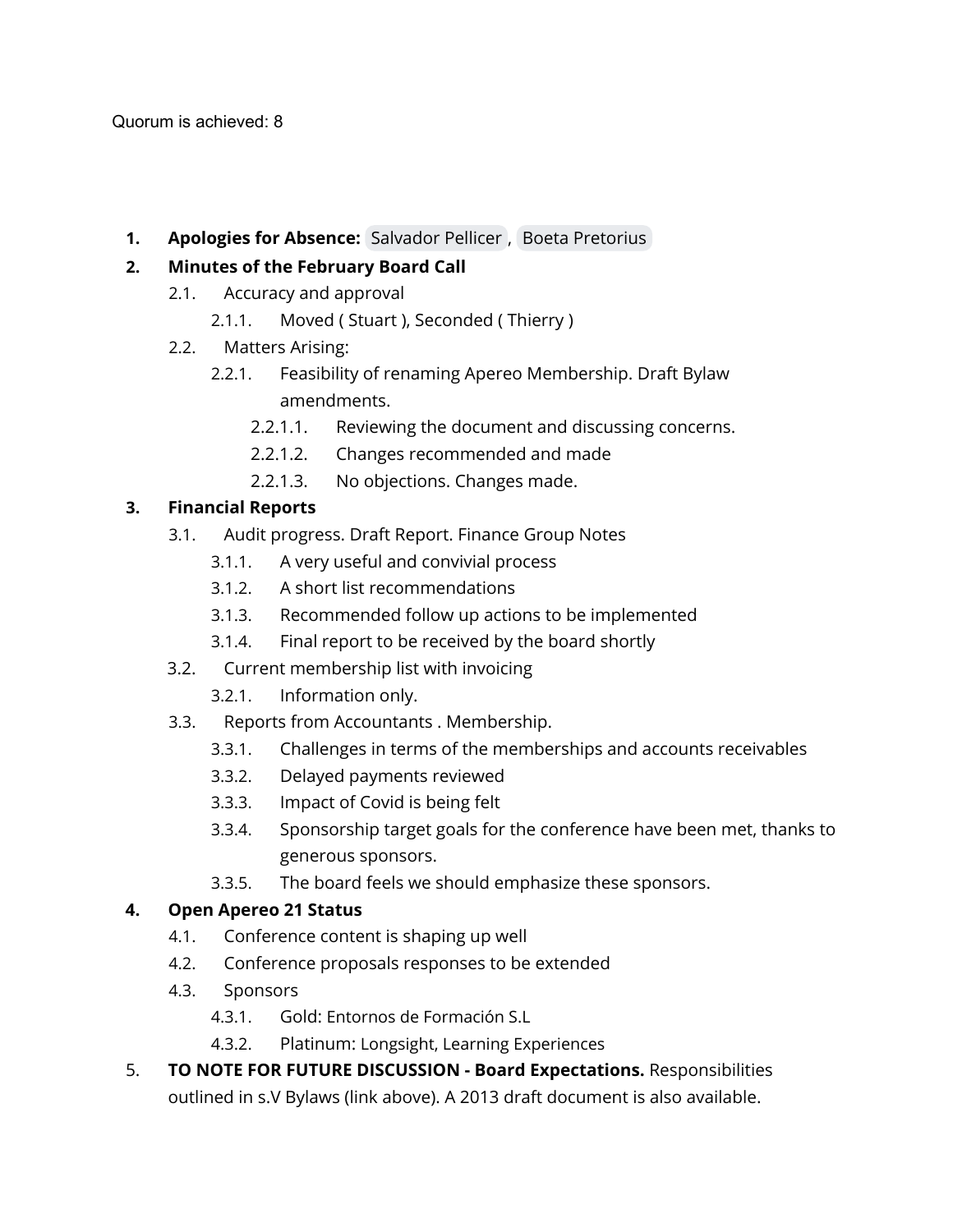- 5.1. The roots of the draft documentation unpacked and the document to be reviewed.
- 5.2. Board to comment on item following meeting.
- 6. **Board Membership & Elections** Bylaws Article V s2 (Qualification, Numbers, Election)
	- 6.1. Current Board Members Status & **Determination of Number of Vacancies** (NB, Must include individual members rep)
		- 6.1.1. Number of seats and members who are scheduled to roll off discussed.
	- 6.2. 2021 Board Elections Draft Timeline
		- 6.2.1. Tentatively set for synchronisation with the conference.
	- 6.3. Appointed Directors (up to 3)
		- 6.3.1. Number set to 4 plus the individual community vote.

#### **7. Foundation Contractors post April 2021 - Update**

- 7.1. Overall timeline laid out
- 7.2. Process discussed and followed up tasks created.
- 7.3. Role description to be returned to the board for further clarification and acceptance.
- 7.4. Interim director role discussed and refined.

#### 8. **Outstanding Item:** Strategic Foci for 2021.

- 8.1. Actions Priority Areas and request for Board Volunteers. Background: Partnerships / Strategic
	- 8.1.1. Advocacy White papers
		- 8.1.1.1. White paper on OSS and procurement
			- 8.1.1.1.1. Anne-Marie volunteers to assist in this strand

#### 8.1.1.2. White paper on OSS and Privacy

- 8.1.1.2.1. Sam volunteers to assist in this strand
- 8.1.1.3. UN Sustainable Development Goals and OSS in .Edu mapping relationships and developing a commentary

8.1.1.3.1.

8.1.2. Incubation

Working with the Incubation Working Group to redevelop our incubation process - in particular examining and evaluating ideas from other incubators

- 8.1.3. Partnerships
	- 8.1.3.1. AXIES
		- 8.1.3.1.1. Francois Volunteers to assist in this